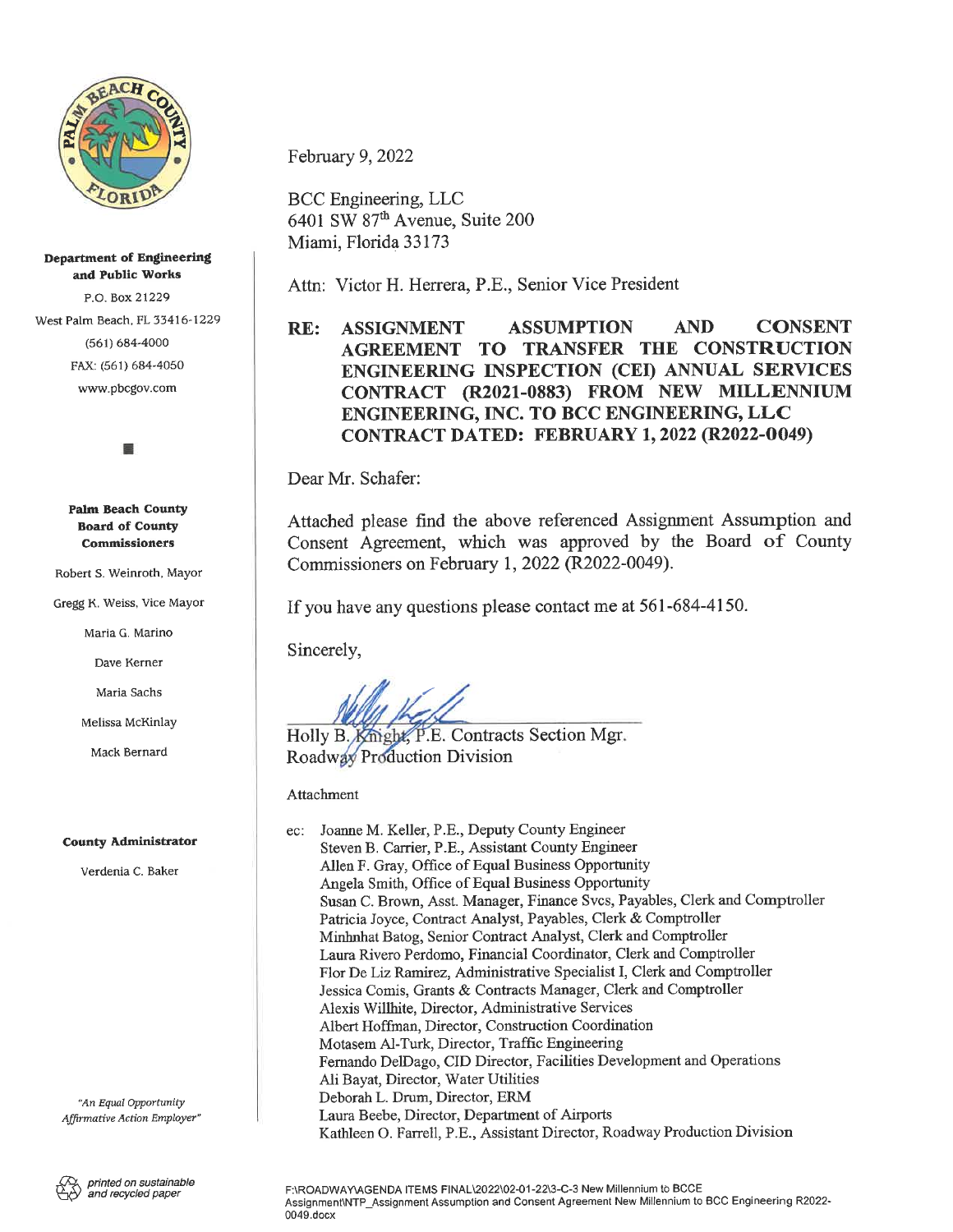

Holly <sup>B</sup>. Knight, P.E., Contracts Section Manager, Roadway Production Division Vanessa Jagoo, TA III, Roadway Production Division JaeAnn Dean, TA II, Roadway Production Division Colleen Flanagan, TA I, Roadway Production Division Shethal Sinanan, TA I, Roadway Production Division Johnathan Blanco, Fiscal Manager, Administrative Services Danny Ramlalsingh, Financial Analyst II, Administrative Services Susan Hudson, Financial Analyst I, Administrative Services Carole Portilla, Financial Analyst I, Administrative Services Irwin Jacobowitz, Director, Contract Development & Control Division, OFMB Milen Reynolds, Contract Compliance Specialist, OFMB Diane Capria, Contract Management Specialist, OFMB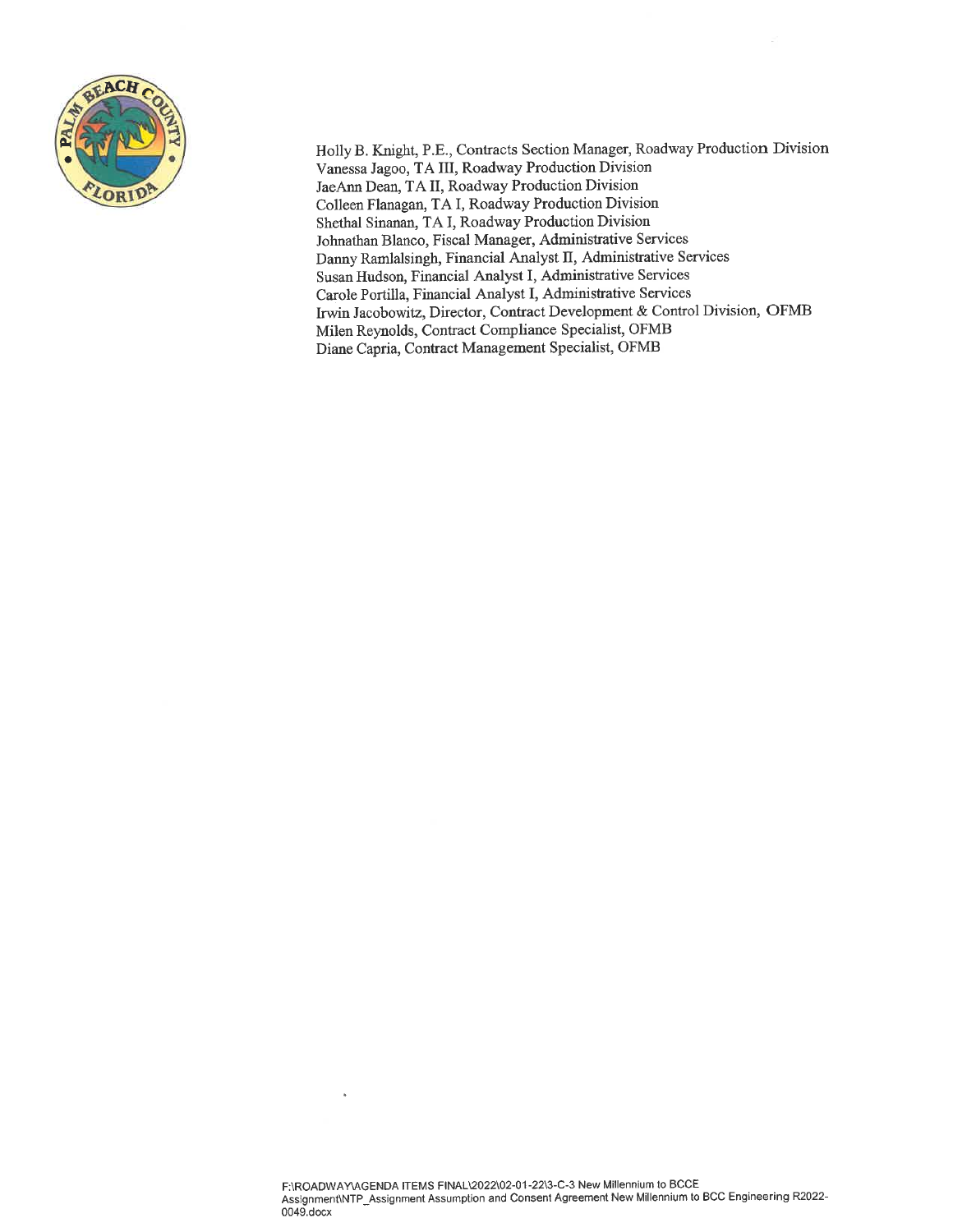# R 2022 0049

## **ASSIGNMENT ASSUMPTION AND CONSENT AGREEMENT BY AND BETWEEN PALM BEACH COUNTY AND NEW MILLENNIUM ENGINEERING, INC. AND BCC ENGINEERING, LLC**

### **FOR CONSTRUCTION ENGINEERING INSPECTION (CEI) ANNUAL SERVICES**

This Assignment Assumption and Consent Agreement (ASSIGNMENT) is made and entered into as of State of Florida, by and through its Board of County Commissioners (COUNTY); New Millennium Engineering, Inc., <sup>a</sup> Florida for Profit Corporation (ASSIGNOR) whose Federal ID is 20-4809301; and BCC Engineering, LLC, <sup>a</sup> Florida Limited Liability Company (ASSIGNEE) whose Federal ID is 65-0540100 (individually Party and collectively Parties). **FEB 0 12022** by and between Palm Beach County, <sup>a</sup> political subdivision of the

WHEREAS, pursuan<sup>t</sup> to this ASSIGNMENT, ASSIGNOR has agreed to assign and deliver to ASSIGNEE and ASSIGNEE has agreed to accep<sup>t</sup> and assume from ASSIGNOR, the CONTRACT, as hereinafter defined, including all rights, claims, interests, and obligations with respec<sup>t</sup> thereto; and

WHEREAS, the COUNTY has agreed and consented to the assignment of the CONTRACT, as defined below, according to the terms and conditions set forth herein by its execution of this ASSIGNMENT.

NOW, THEREFORE, in consideration of the foregoing premises and other good and valuable consideration, the receipt and sufficiency of which is hereby acknowledged, the Parties hereto agree as follows:

**Section 1 - CONTRACT** - The contract to be assigned is the contract for the Construction Engineering Inspection (CEI) Annual Services between the COUNTY and the ASSIGNOR (R2021-0883) dated July 13, 2021, together with Work Task Orders (WTO) issued pursuan<sup>t</sup> thereto (CONTRACT).

**Section 2 - Assignment and Effective Date** - ASSIGNOR hereby conveys, transfers and assigns its rights, title and interest in, to, and under the CONTRACT to ASSIGNEE, as of February 7, 2020 (Effective Date), including all of ASSIGNOR'<sup>S</sup> rights and obligations, and ASSIGNEE hereby assumes all of ASSIGNOR'<sup>S</sup> rights and obligations, in, to and under the CONTRACT with the COUNTY, subject to the COUNTY's permission.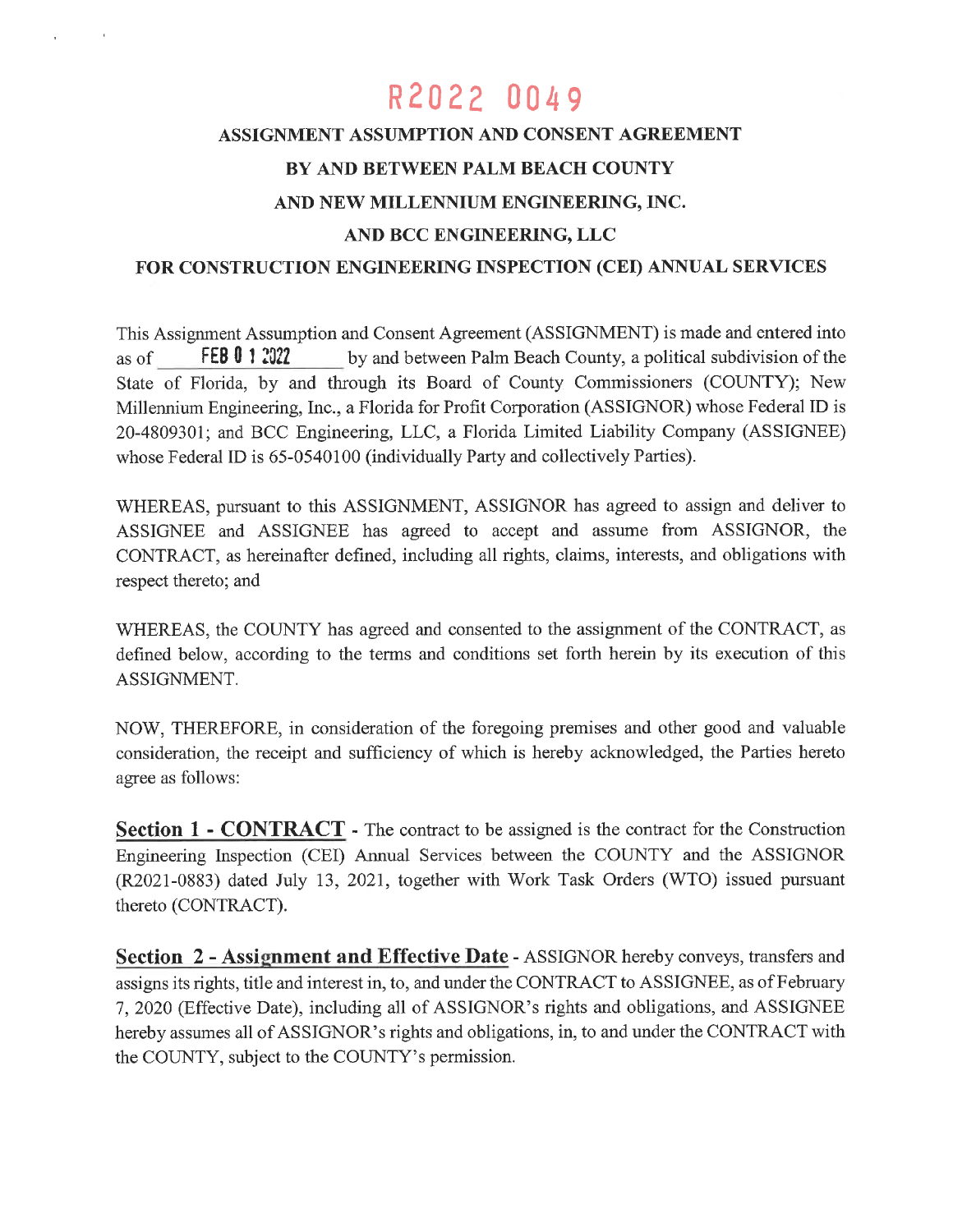**Section 3 - ASSIGNEE'S Acceptance and Assumption** - ASSIGNEE hereby accepts the assignment to it of ASSIGNOR'S rights, title, obligations and interest in, to, and under the CONTRACT and hereby expressly assumes the performance of each of the terms, conditions, covenants, obligations, liabilities and duties of the ASSIGNOR under the CONTRACT, effective as of and beginning on, the Effective Date and ASSIGNEE hereby assumes and agrees to pay all debts, obligations, and liabilities of ASSIGNOR under the CONTRACT that accrue on or after the Effective Date of this ASSIGNMENT. ASSIGNEE shall assume all responsibility for any warranty or guarantee under the CONTRACT which assumption shall include the guarantee or warranty of the performance of the CONTRACT in full, regardless of the date ASSIGNEE began performance.

**Section 4 - No Waiver or Release** - Notwithstanding any other clause or provision in this ASSIGNMENT, this ASSIGNMENT is not intended to act as a release, waiver, or relinquishment of any claims, demands, warranties, damages, causes of action, or rights of the COUNTY relating to ASSIGNOR and all such rights are reserved by the COUNTY and shall remain notwithstanding this ASSIGNMENT, to the extent they arise from or are related to the terms, conditions, covenants, obligations, liabilities, and duties of ASSIGNOR existing prior to the Effective Date of this ASSIGNMENT.

**Section 5 - Payment for Work in Process and Completed Work** - ASSIGNOR is conveying, transferring, and assigning all rights to payment for work and services performed under the CONTRACT to ASSIGNEE, as of the Effective Date. In order to transition work in process payments, each invoice, payment certification and requisition, or other request for payment due, received by the COUNTY before the Effective Date, regardless of the dates of services or work performed, will be processed by the COUNTY and if approved, paid to ASSIGNOR. Each invoice, payment certification and requisition, or other request for payment received by the COUNTY on or after the Effective Date, regardless of the dates of service or work performed, shall be processed by the COUNTY and if approved, shall be paid to ASSIGNEE.

**Section 6 - Hold Harmless and Indemnity** - In the event the COUNTY is made a party to an action between ASSIGNEE and ASSIGNOR, or involving any third party, arising out of this ASSIGNMENT, the ASSIGNEE and the ASSIGNOR shall each agree to indemnify, defend and hold the COUNTY, its elected officials, employees and agents, harmless from and against any such claim, demand, cause of action, economic losses, damages, and costs and expenses (including reasonable legal fees and costs of investigation) that arise from, out of, or as a result of, this ASSIGNMENT.

**Section 7 - Appointment** - ASSIGNOR hereby irrevocably appoints ASSIGNEE, its successors and assigns, as the attorney and agent of ASSIGNOR, in ASSIGNOR'S name and stead, to enforce the provisions of the CONTRACT beginning on the Effective Date.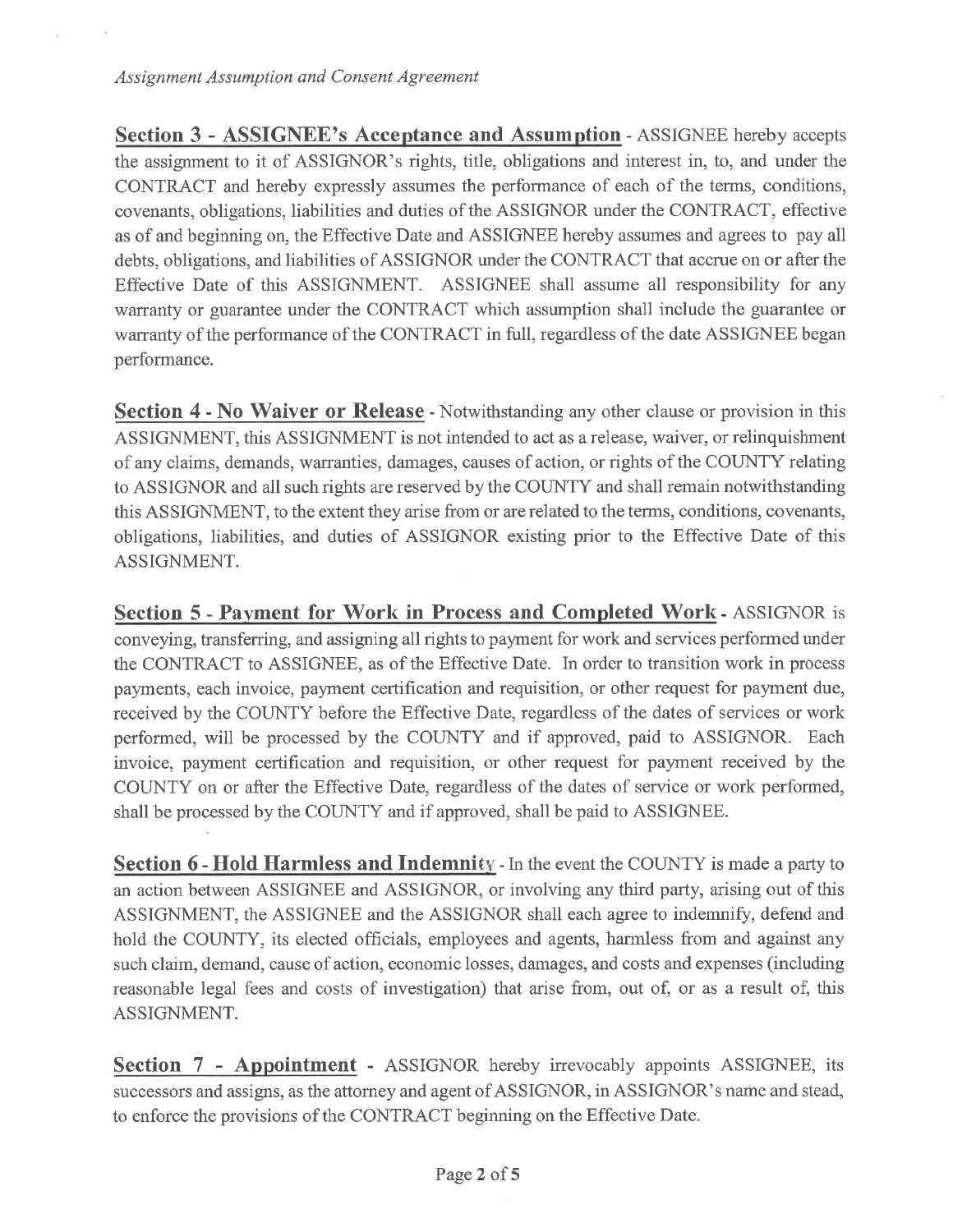**Section 8 - Acknowledgement** - By signing below, the COUNTY agrees, subject to the terms of this ASSIGNMENT, to ASSIGNOR'<sup>S</sup> assignment of all of its rights and obligations under the CONTRACT beginning on the Effective Date. The COUNTY acknowledges that ASSIGNOR and ASSIGNEE are relying on this consent in connection with this ASSIGNMENT. ASSIGNOR acknowledges its continuing responsibilities as set forth in this ASSIGNMENT.

**Section 9 - Notices**- Beginning on the Effective Date, any and all notices required under the CONTRACT and all payments to be paid under the CONTRACT will be delivered to ASSIGNEE, at:

> Victor H. Herrera, P.E., Senior Vice President BCC Engineering, LLC 6401 SW 87<sup>th</sup> Avenue, Suite 200 Miami, Florida 33173 Phone:(305) 670-2350 Email: vherrera@bcceng.com

**SectionlO - Consent** - The COUNTY'S consent is effective when this ASSIGNMENT has been executed by all parties and approved by the Board of County Commissioners.

**Section 11 - Authority** - The undersigned signatory for ASSIGNOR does hereby attest and affirm that the signatory has the current lawful authority to execute this ASSIGNMENT on behalf of the ASSIGNOR and that the assignment is not made with intent to hinder or defraud creditors, or interfere with lawful rights of other persons or entities, or for any other unlawful purpose.

**Section 12 - Ratification** - Except as expressly modified herein, the CONTRACT is hereby ratified, confirmed, and remains in full force and effect.

**Section 13 - Governing Law** - This ASSIGNMENT shall be governed by and interpreted in accordance with the laws of the State of Florida without giving effect to its conflict of laws principles.

**Section 14 - Counterparts** - This ASSIGNMENT, including the exhibits referenced herein, may be executed in one or more counterparts, all of which shall constitute collectively but one and the same ASSIGNMENT. The COUNTY may execute the ASSIGNMENT through electronic or manual means. ASSIGNOR and ASSIGNEE shall execute by manual means only, unless the COUNTY provides otherwise.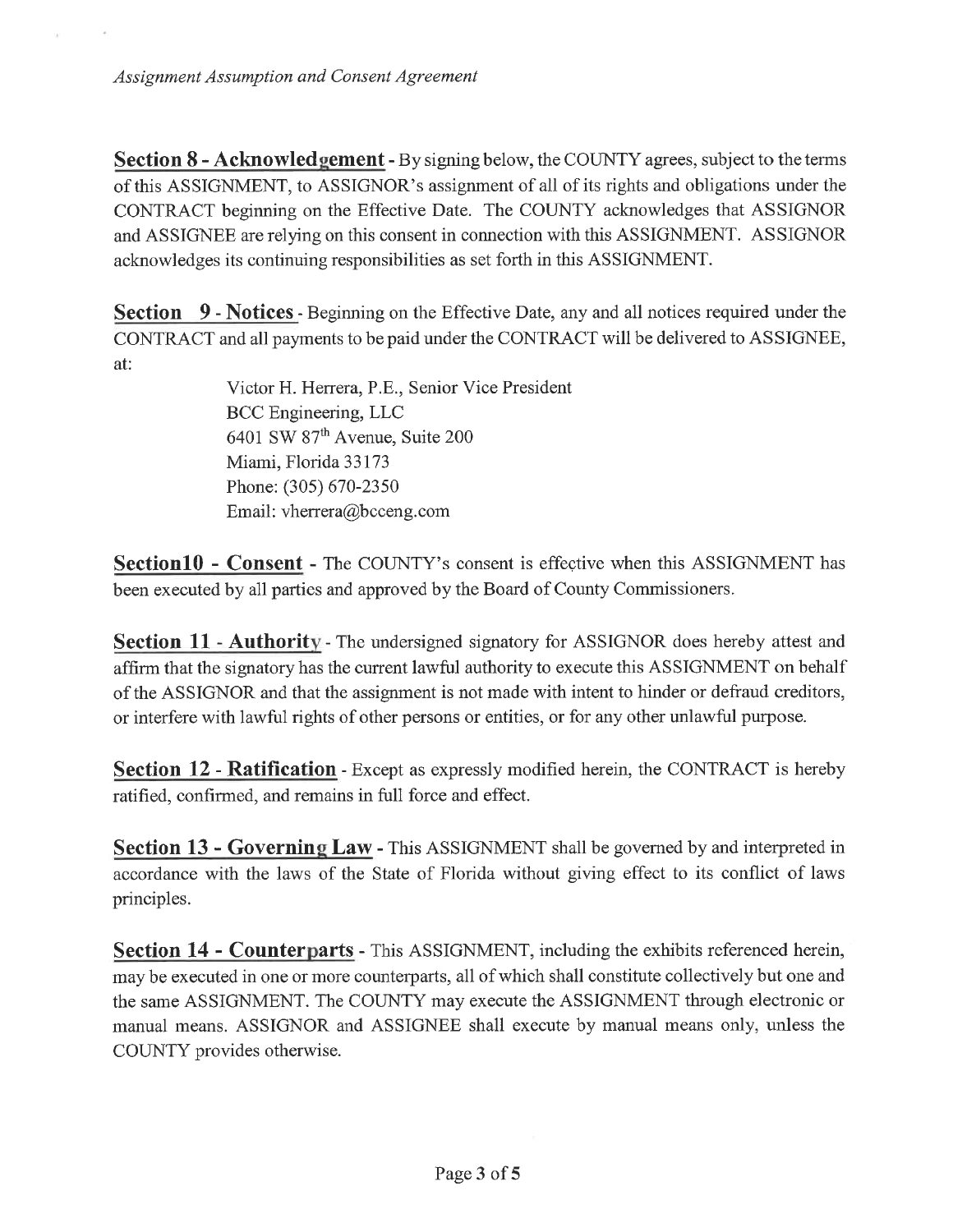IN WITNESS WHEREOF, the Board of County Commissioners of Palm Beach County, Florida, has made and executed this ASSIGNMENT on behalf of the COUNTY, and ASSIGNOR and ASSIGNEE have hereunto set their respective hands the day and year above written.

### **OWNER:**

APPROVED AS TO TERMS

AND CONDITIONS

By:پ

Morton L. Rose, P.E. Director of Roadway Production

### **ASSIGNOR: ASSIGNEE:**

**New Millennium Engineering, Inc.** BCC Engineering, LLC

*t* (Corp. Seal)

Jose Munoz, P.E., Vice President<br>

Victor H. Htyrera, P.E., Senior Vice President

**. i**

i£

(Corp. Seal)

**ATTEST WITNESS:**

Signature Signature

*( UKA)*

Name (type or print)

**ATTEST WITNESS:**

Vanessa Aymenice.

Name (type or print)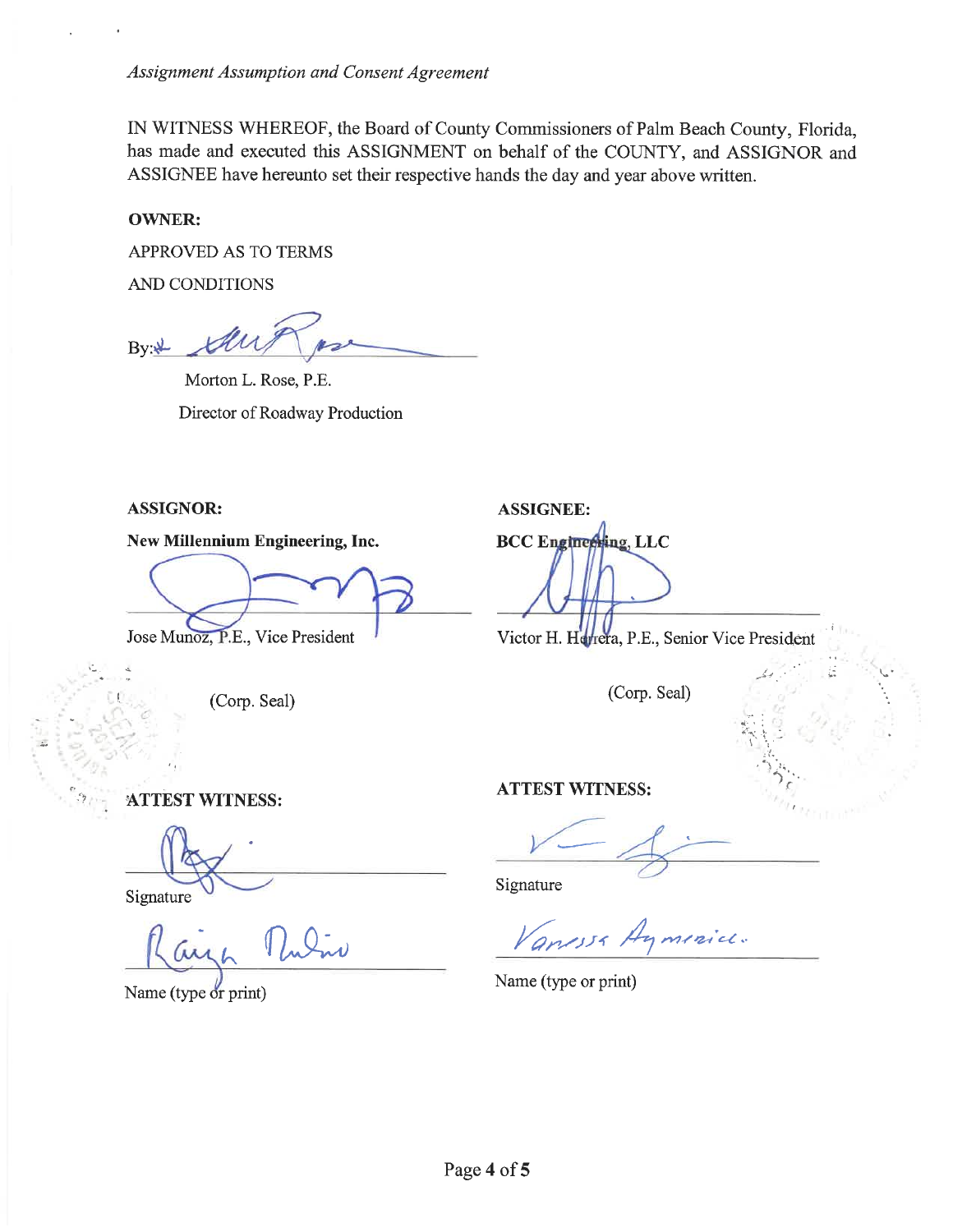*{SIGNATURE PAGES CONTINUED}*

## **<sup>R</sup> 2 0 2 2 0 0 4 9 FEBOI 33**



**Palm Beach County,** a Political Subdivision of the State of Florida, by and through its Board of County Commissioners

-—

Robert S. Weinroth, Mayor

APPROVED AS TO FORM (Seal)

AND LEGAL SUFFICIENCY

By:

- Yelizaveta B. Herman **FE** 

Assistant County Attorney

f:woadway.agenda items pending 1& drafts1\02-1-22\3-c-3 assignment assumption \_new millennium to bee engineering\assignment assumption *and eonsenl agreeim nl new millennium to bee engineuingj-ev 12 22 2021.does*